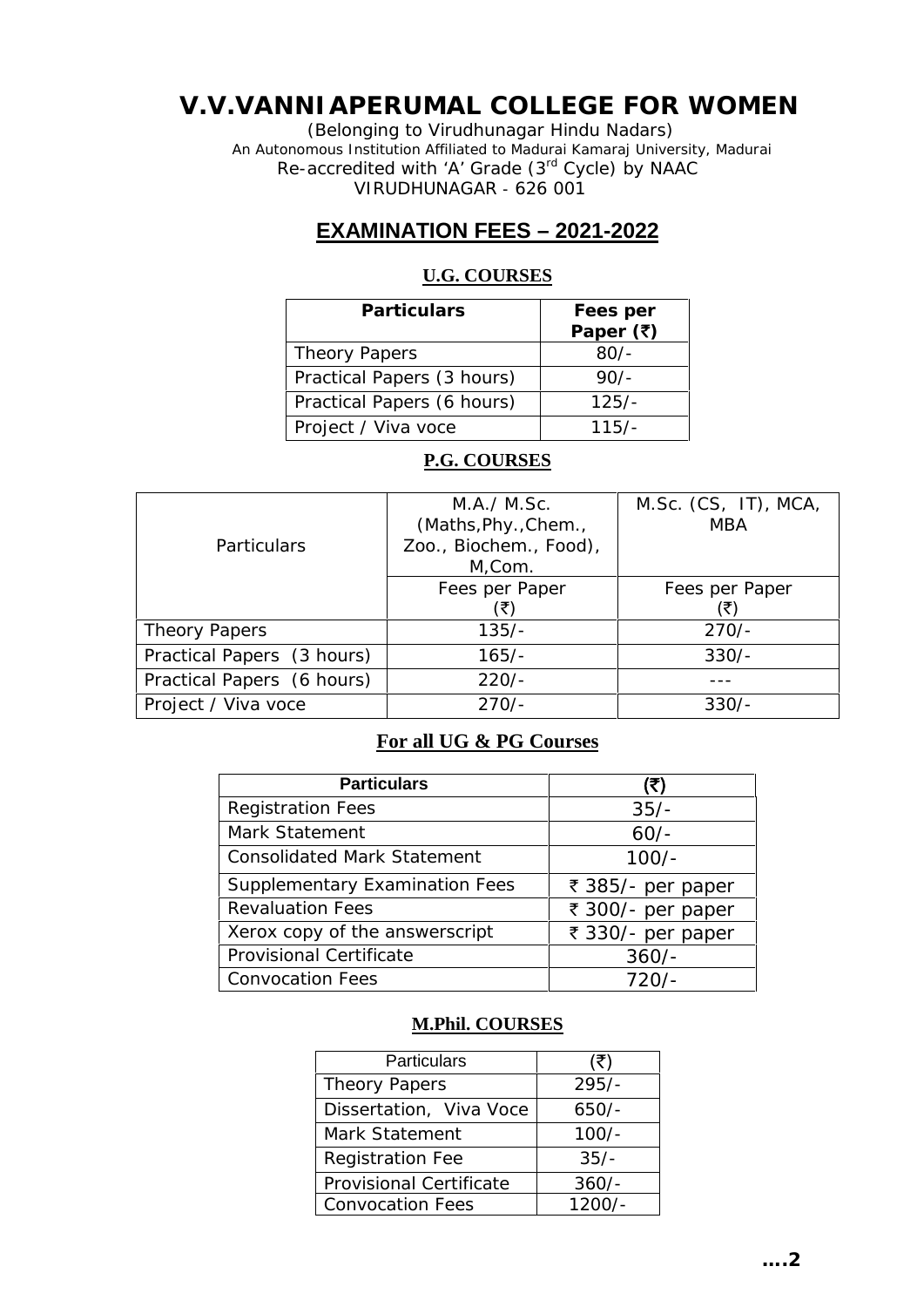| $\prime$ $\sim$<br>╯ |  |  |  |
|----------------------|--|--|--|
|                      |  |  |  |

# **Exam Fees for Extra Credit Papers**

|                                         |        |          | Project & Viva |
|-----------------------------------------|--------|----------|----------------|
| Classes                                 | Theory | Internal | Internal and   |
|                                         | (5)    | Only     | External       |
|                                         |        | (₹)      |                |
| UG                                      | 50     | 75       | 75             |
| PG - MA, M.Com., M.Sc. (Maths, Physics, | 100    | 135      | 270            |
| Biochem, Zoo, Chem, Food)               |        |          |                |
| PG - M.Sc. (CS), (IT), M.C.A., M.B.A.   | 270    | 270      | 330            |

| <b>Particulars</b>                        | (₹      |
|-------------------------------------------|---------|
| Certificate course - Theory               | $115/-$ |
| Practical                                 | $165/-$ |
| Diploma course - Theory                   | $140/-$ |
| Practical                                 | $190/-$ |
| All PG / Advanced / Higher Diploma course |         |
| Theory                                    | $140/-$ |
| Practical                                 | $190/-$ |
| Project / Viva / Dissertation             | $220/-$ |
| <b>Registration Fees</b>                  | $35/-$  |
| Mark Statement                            | 60/-    |

### **CERTIFICATE / DIPLOMA COURSES**

 $\setminus$ 

#### **REMUNERATION FOR QUESTION PAPER SETTERS**

| <b>Courses</b>                                        | Question<br>Paper $(3)$ | <b>Scheme</b><br>(₹) | <b>Total</b><br>per set $(\overline{\zeta})$ |
|-------------------------------------------------------|-------------------------|----------------------|----------------------------------------------|
| U.G                                                   | $500/-$                 | $200/-$              | 700/- (75 Marks)                             |
|                                                       | $400/-$                 | $200/-$              | 600/- (60 Marks)                             |
| P.G. & M.Phil.                                        | $700/-$                 | $200/-$              | $900/-$                                      |
| Translation                                           | $200/-$                 |                      | $200/-$                                      |
| Certificate, Diploma,<br>Advanced Diploma/ PG Diploma | $450/-$                 | $150/-$              | $600/-$                                      |

## **REMUNERATION FOR VALUATION**

| UG, Certificate, Diploma, Advanced / PG Diploma   | ₹ 12/- per Paper (3 hrs) |
|---------------------------------------------------|--------------------------|
| Communicative and Functional English              | ₹ 10/- per Paper (2 hrs) |
| (Certificate, Diploma, Advanced Diploma)          |                          |
| PG / M.Phil.                                      | ₹ 15/- per Paper         |
| Dissertation (M.Phil.) (Internal & External each) | ₹ 150/- per Dissertation |
| Project Report (UG)                               | ₹ 16/- per Paper         |
| Project Report (M.B.A., M.C.A., M.Sc.,)           | ₹ 35/- per Report        |
| (Internal & External each)                        |                          |
| Viva-Voce (M.Phil.)                               | ₹ 100/- per student      |
| Viva-Voce (UG) & Certificate, Diploma Course      | ₹ 16/- per paper         |
| Viva-Voce (M.B.A., M.Sc. (CS, IT, Biochem.        | ₹ 35/- per student       |
| M.C.A.) & Adv.Diploma, PGDCA                      |                          |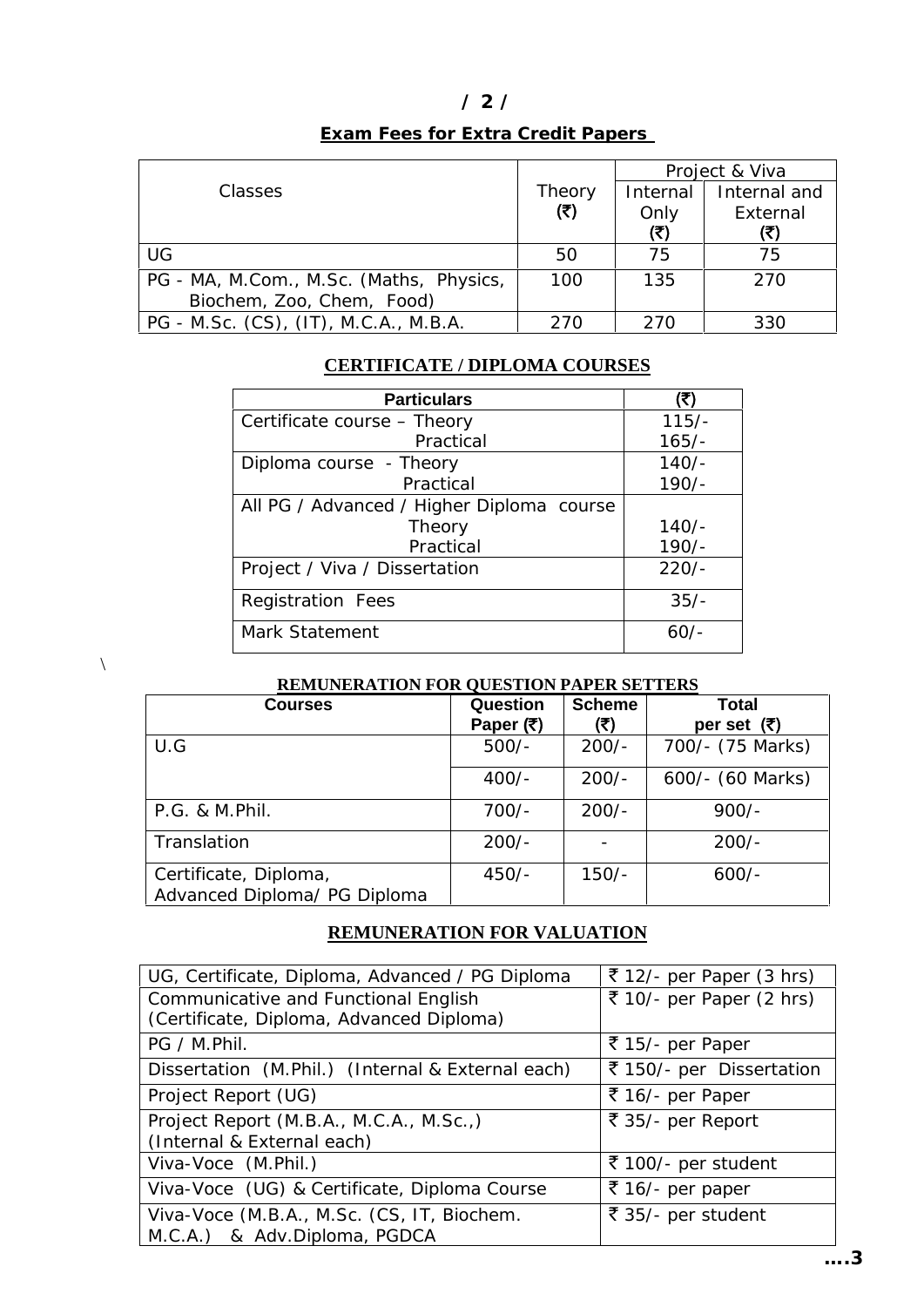## **/ 3 /**

|                                                                      | Theory          |          | Project      |
|----------------------------------------------------------------------|-----------------|----------|--------------|
| <b>Classes</b>                                                       | External<br>′₹) | Internal | External     |
| UG                                                                   | 12              | 16       | 16+ TA & DA  |
| PG - MA, M.Com., M.Sc. (Maths, Physics,<br>Biochem, Zoo, Chem, Food) | 15              | 35       | $35+TA & DA$ |
| PG - M.Sc. (CS), (IT), M.C.A., M.B.A.                                | 15              | 35       | $35+TA & DA$ |

## **REMUNERATION FOR THE CONDUCT OF THEORY EXAMINATION**

|                             | <b>Particulars</b>         | Amount (₹)                                                                |                      |  |
|-----------------------------|----------------------------|---------------------------------------------------------------------------|----------------------|--|
| <b>Chief Superintendent</b> |                            | 5500/- per Semester                                                       |                      |  |
| <b>Typist</b>               |                            | 500/- per Semester                                                        |                      |  |
|                             | External                   | 100/- per session + TA + ₹ 50/- per day                                   |                      |  |
| Invigilators                | Internal                   | 100/- per session                                                         |                      |  |
| Scribe:                     | Internal (Theory) - ₹ 50/- | External (Theory) - ₹100/-                                                |                      |  |
| Clerk                       |                            | 60/- per day (12 Persons)<br>No. of days<br>2 Gents $-6$ days<br>$Exam +$ |                      |  |
| <b>Water Carrier</b>        |                            | 40/- per day (16 Persons)<br>2 Gents $-6$ days                            | 6 days<br>Limited to |  |
| Sweeper                     |                            | 20/- per day (2 Persons)                                                  | 30 days              |  |

# **Remuneration for Flying Squad Members**

**For Theory Examination :** ` 150/- each per day.

# **REMUNERATION FOR THE CONDUCT OF PRACTICAL EXAMINATION**

|                      | UG                                                                                  |                                    | PG             |                |  |
|----------------------|-------------------------------------------------------------------------------------|------------------------------------|----------------|----------------|--|
|                      | 3 hrs (Per                                                                          | 6 hrs (Per                         | 3 hrs (Per     | 6 hrs          |  |
|                      | Student)                                                                            | Student)                           | Student)       | (Per           |  |
| Chief Supdt.         |                                                                                     |                                    |                | Student)       |  |
|                      | ₹ 1000/- per semester                                                               |                                    |                |                |  |
| External & Internal  | 16                                                                                  | 25                                 | 30             | 40             |  |
| for valuation        |                                                                                     | $\underline{\mathsf{U}\mathsf{G}}$ | PG             |                |  |
| for Question         | 1 batch - ₹ 100/- per batch - ₹ 120/- per batch                                     |                                    |                |                |  |
| papers setting       | 2 batch - ₹ 70/- per batch - ₹ 90/- per batch<br>$TA + DA$ allowed to External Only |                                    |                |                |  |
|                      |                                                                                     |                                    |                |                |  |
| Skilled Asst.        | 10                                                                                  | 15                                 | 20             | 30             |  |
| Hall Supdt.          | 5                                                                                   | 6                                  | 5              | 6              |  |
| Lab Asst.            | $\overline{4}$                                                                      | 5                                  | 4              | 5              |  |
| <b>Water Carrier</b> | 3                                                                                   | 3                                  | 3              | 3              |  |
| Sweeper              | $\overline{2}$                                                                      | $\overline{2}$                     | $\overline{2}$ | $\overline{2}$ |  |
| Clerk                | ₹800/- per semester                                                                 |                                    |                |                |  |
| Electrician          | ₹ 400/- per semester                                                                |                                    |                |                |  |